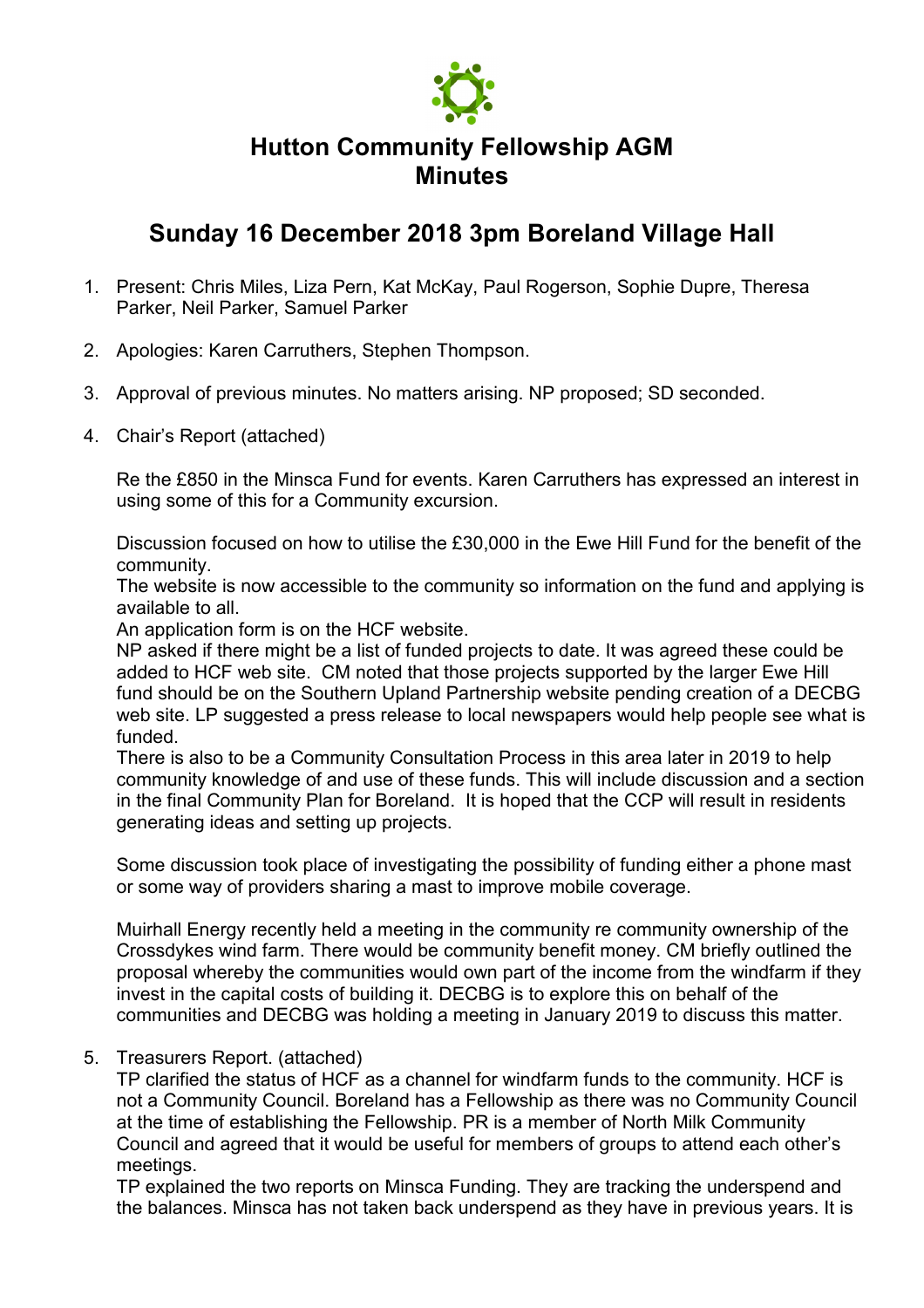the 11<sup>th</sup> year of Minsca. Minsca may have started out with more restrictions than have proved to be necessary. There are various models used.

Re the Ewe Hill allocation: Scottish Power Renewables are yet to comment on the underspend of Ewe Hill 6 funds. They do have a team that attend community meetings and who can see the plan for a community consultation to unlock ideas.

PR questioned the spend on the website design company Freshspace. The committee assured him it had been essential and that the annual fee was reasonable.

6. Election of Committee.

Paula Gillfillan is standing down. Liza Pern offered to join the committee.

Chair: Chris Miles: NR proposed, KMcK seconded. Treasurer: Theresa Parker: NP proposed, SD seconded. Note taker: Sophie Dupre: LP proposed, CM seconded.

7. Any Other Business.

Liza Pern agreed to manage website content. LP mentioned that there will be a Championship in September so committee must check dates nearer the time re date of next AGM which it has been agreed to hold in September.

Date of next meeting 24.02.2019.

## **Hutton Community Fellowship – Chairman's report of activity in 2018**

- The Fellowship met four times in the year to date. 26 Feb, 15 April, 2 November, 2 December.
- Funding from the Minsca this year amounted to £2142. These funds have been allocated for the following
	- o Hutton Community Fellowship cost of public liability insurance and admin costs.
	- o Repairs to the swing including new matting
	- o Hutton Primary School for a school trip
	- o Funds for community events and excursion
	- o Funds for repairs to the noticeboard
	- o Funds for a new printer for the Fellowship

To date. Funds have been given to Hutton School. Repairs have been carried out on the swing. The Fellowship has a new printer. There remain funds for community events and excursions for anyone with ideas and who will organise them.

• For the first time this year we also received funding from the Ewe Hill 6 Scheme, operated by Scottish Power Renewables. Because the mechanism for handling the funds, the DECBG, was only finally in place after the Ewe Hill scheme became operational we received two years' annual payment in February and a further annual payment in September. Each annual payment is just over £11k pa. Unlike the Minsca funds we do not have to bid to DECBG or SPR for them so they are available for project ideas throughout the year. We do though have to give an